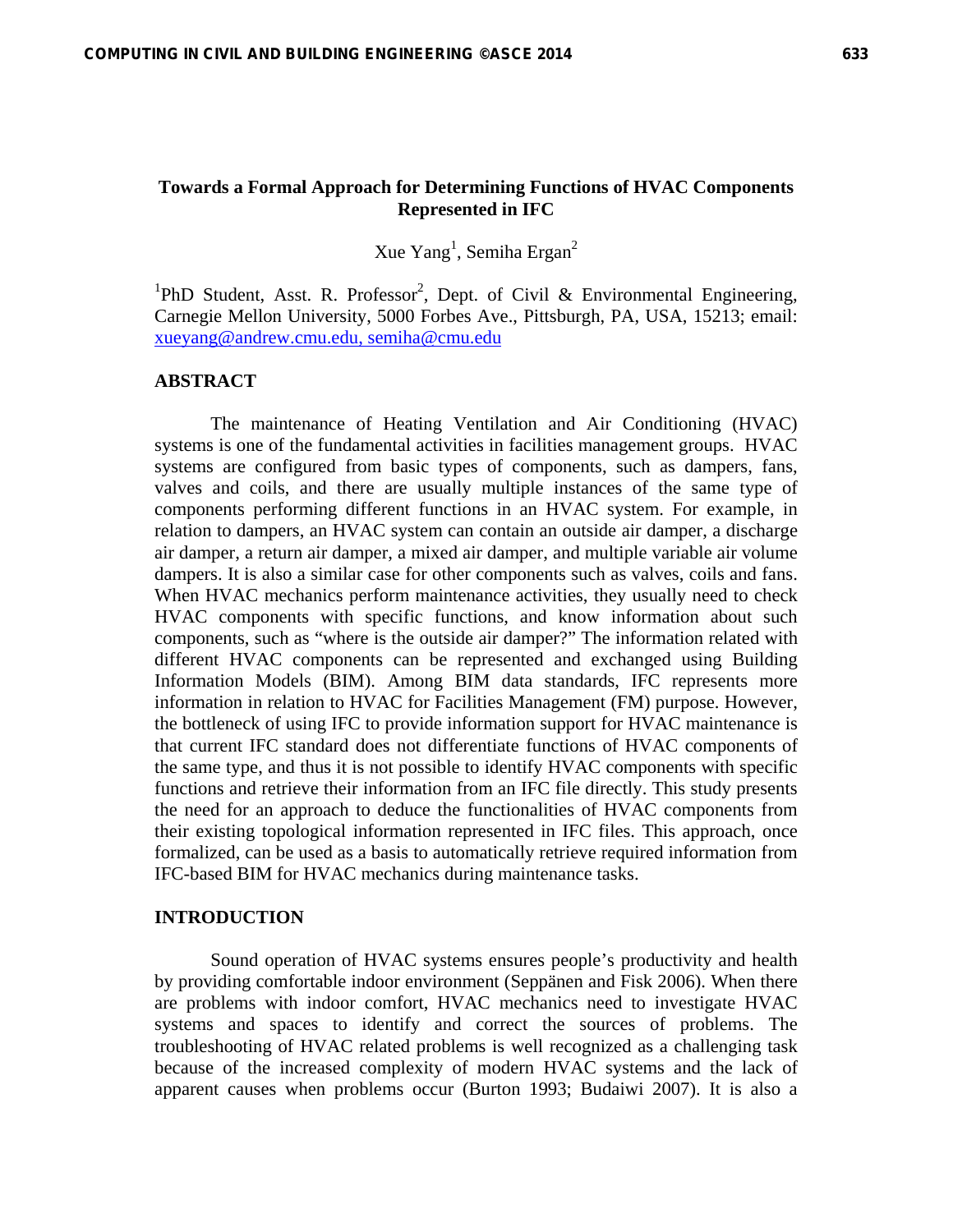known fact that HVAC mechanics need different information items when responding to different work orders but the required information is not readily available (Yang and Ergan 2013).

Storing the required information for troubleshooting HVAC related problems in Building Information Models (BIM) and retrieving information from BIM can provide HVAC mechanics a more efficient way to get access to required information. Industry Foundation Classes (IFC), Green Building XML (gbXML), EnergyPlus Input Data Dictionary (IDD) and HVAC information exchange (HVACie) are the major data standards to represent HVAC related information. While gbXML, EnergyPlus IDD and current HVACie focus on representing HVAC information at the design stage, IFC aims to cover building lifecycle information for different disciplines and it contains rich information for HVAC systems and their components which can be used to access and exchange information for HVAC maintenance activities. However, a challenge of using IFC to retrieve required information to support HVAC maintenance is related to the limitation of IFC in differentiating functions of HVAC components of the same type. In an HVAC system, various components of the same type exist with different roles, and HVAC mechanics usually need to check the instances in a system and know their information during troubleshooting. Using current IFC representation, however, it is not possible to identify instances of HVAC components with specific functions and retrieve their information from an IFC file directly.

This paper uses work order examples to show the challenge of using IFC to exchange HVAC related information during the FM phase to support HVAC maintenance activities and the need for an approach to determine the functionalities of HVAC components represented in IFC. This paper also reviews basic types of HVAC systems, and summarizes the common HVAC components that usually have multiple instances in one HVAC system performing different functions. An approach of using topological information represented in IFC to deduce specific functions of HVAC components is proposed, and the feasibility of such an approach is demonstrated by using different damper types as examples.

## **MOTIVATING CASE STUDY**

The authors have conducted a case study with a Facilities Management Services group in a campus about the current practice of troubleshooting HVAC related problems. The initial stage of the case study includes shadowing of HVAC mechanics on 23 work orders issued for HVAC related problems. Table 1 shows two work order examples, the actions taken by HVAC mechanics, the HVAC components that were checked, and the associated required information. The table shows that different components were checked by the HVAC mechanics when they worked on different work orders, which necessitated knowing different sets of information. All the work orders recorded during shadowing showed similar patterns.

In the current practice, HVAC mechanics have to manually collect this required information through field tracing and inspection, or refer to different data sources, which will result in time waste to search and access to the information (Yang and Ergan 2013). Storing the required information in BIM and retrieving information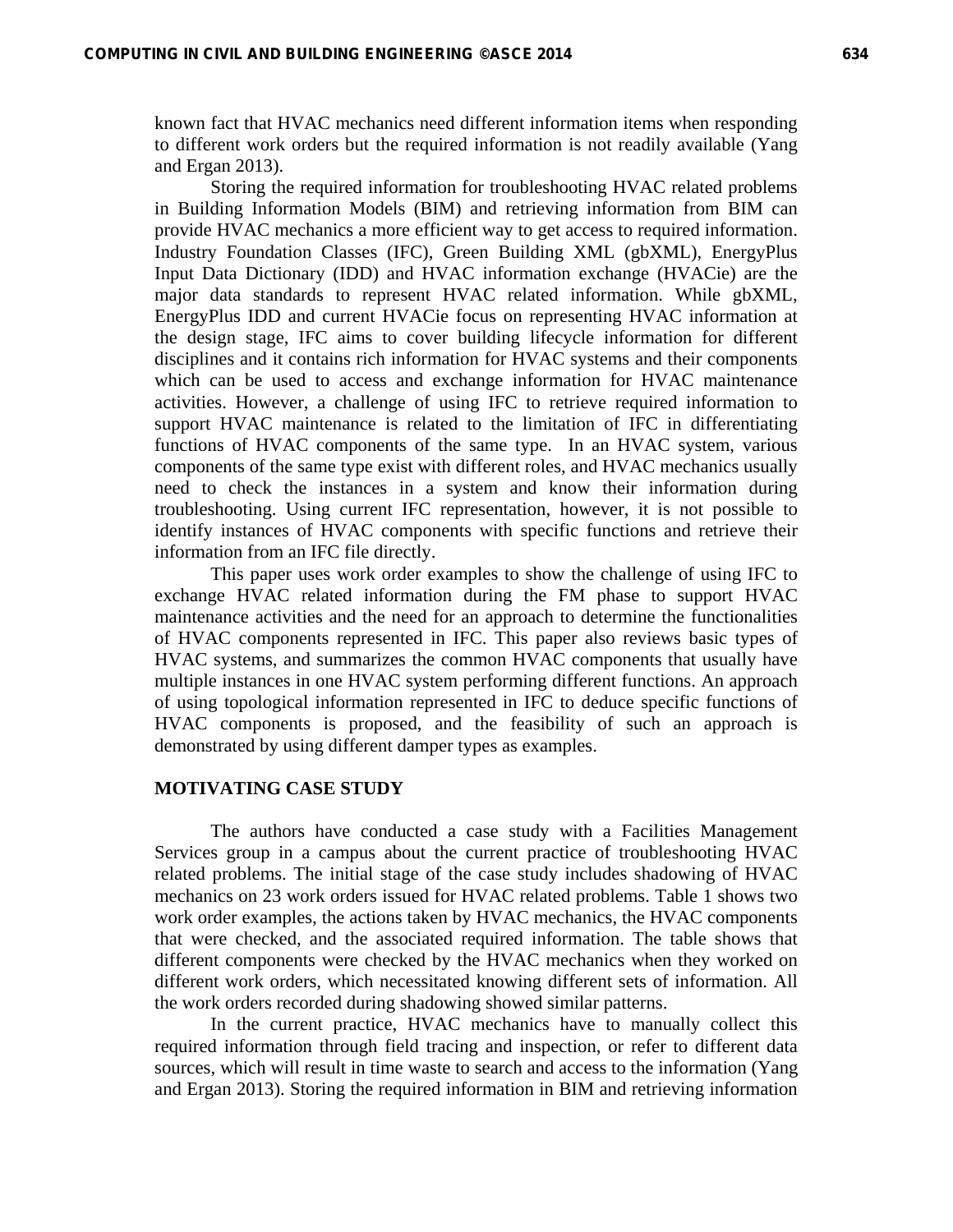from BIM can provide HVAC mechanics a more efficient way to get access to the required information. IFC data model contains rich information for HVAC systems and their components which can be used to access and exchange information for HVAC maintenance activities. However, a challenge of using IFC is to find the HVAC components in the data model that are corresponding to the ones that mechanics want to check when they work on a specific work order.

| <b>Table 1. Work order examples</b>                                  |                           |  |  |  |  |
|----------------------------------------------------------------------|---------------------------|--|--|--|--|
| <b>Actions performed by HVAC mechanics</b>                           | <b>Components and</b>     |  |  |  |  |
|                                                                      | information checked       |  |  |  |  |
| Work order 1: Office is too cold                                     |                           |  |  |  |  |
| (1) Checked the thermostat; the current temperature                  | Thermostat: location,     |  |  |  |  |
| reading was 62 $\mathrm{P}$ while the setpoint was 72 $\mathrm{P}$ F | current temperature       |  |  |  |  |
| (2) Opened a set of ceiling tiles; checked if the                    | reading, temperature      |  |  |  |  |
| thermostat controlled the reheat valve properly; found               | setpoint                  |  |  |  |  |
| that the hot water pipes were not connected to the                   | Reheat valve: location,   |  |  |  |  |
| reheat coil                                                          | control relationship with |  |  |  |  |
| (3) Logged in the BAS; checked the VAV damper                        | thermostat                |  |  |  |  |
| setpoint                                                             | Reheat coil: location,    |  |  |  |  |
| (4) Adjusted the $VAV$ damper airflow setpoints                      | connection relationship   |  |  |  |  |
| (min/max) under heating mode to 0                                    | with hot water system     |  |  |  |  |
| (5) Reported a new work order to get the reheat coil                 | VAV damper: airflow       |  |  |  |  |
| properly connected                                                   | setpoint                  |  |  |  |  |
| Work order 2: Odor in the room                                       |                           |  |  |  |  |
| (1) Opened a set of ceiling tiles; found the $\overline{\text{Air}}$ | Filter in AHU: location,  |  |  |  |  |
| <b>Handling Unit (AHU)</b>                                           | filter status             |  |  |  |  |
| (2) Checked the <u>filter in AHU</u> ; it was clean                  | OA intake: location       |  |  |  |  |
| (3) Traced the ductwork; found the location of the                   | OA damper: location,      |  |  |  |  |
| Outside Air (OA) intake; investigated the area where                 | damper operation status   |  |  |  |  |
| the outside air came in to find the source of the odor               |                           |  |  |  |  |
| (4) Traced the ductwork to find the OA damper; found                 |                           |  |  |  |  |
| that the damper was stuck at closed position                         |                           |  |  |  |  |
| (5) Fixed the damper                                                 |                           |  |  |  |  |

HVAC systems are configured from basic types of components, such as dampers, fans, valves and coils, and there are usually multiple instances of the same type of component, performing different functions, in an HVAC system. For example, in relation to dampers, an HVAC system can contain an outside air (OA) damper, a discharge air (DA) damper, a return air (RA) damper, a mixed air (MA) damper, and multiple variable air volume (VAV) dampers, with different roles in the system. When HVAC mechanics work on different work orders, they need to check components with different functions. For instance, the two work order examples in Table 1 show that HVAC mechanics checked dampers with different functions in these two cases: VAV damper, and OA damper, respectively. Within IFC however, all instances of dampers are represented using IfcDamper class. In such a case, it is not possible to identify instances of VAV damper or OA damper and retrieve their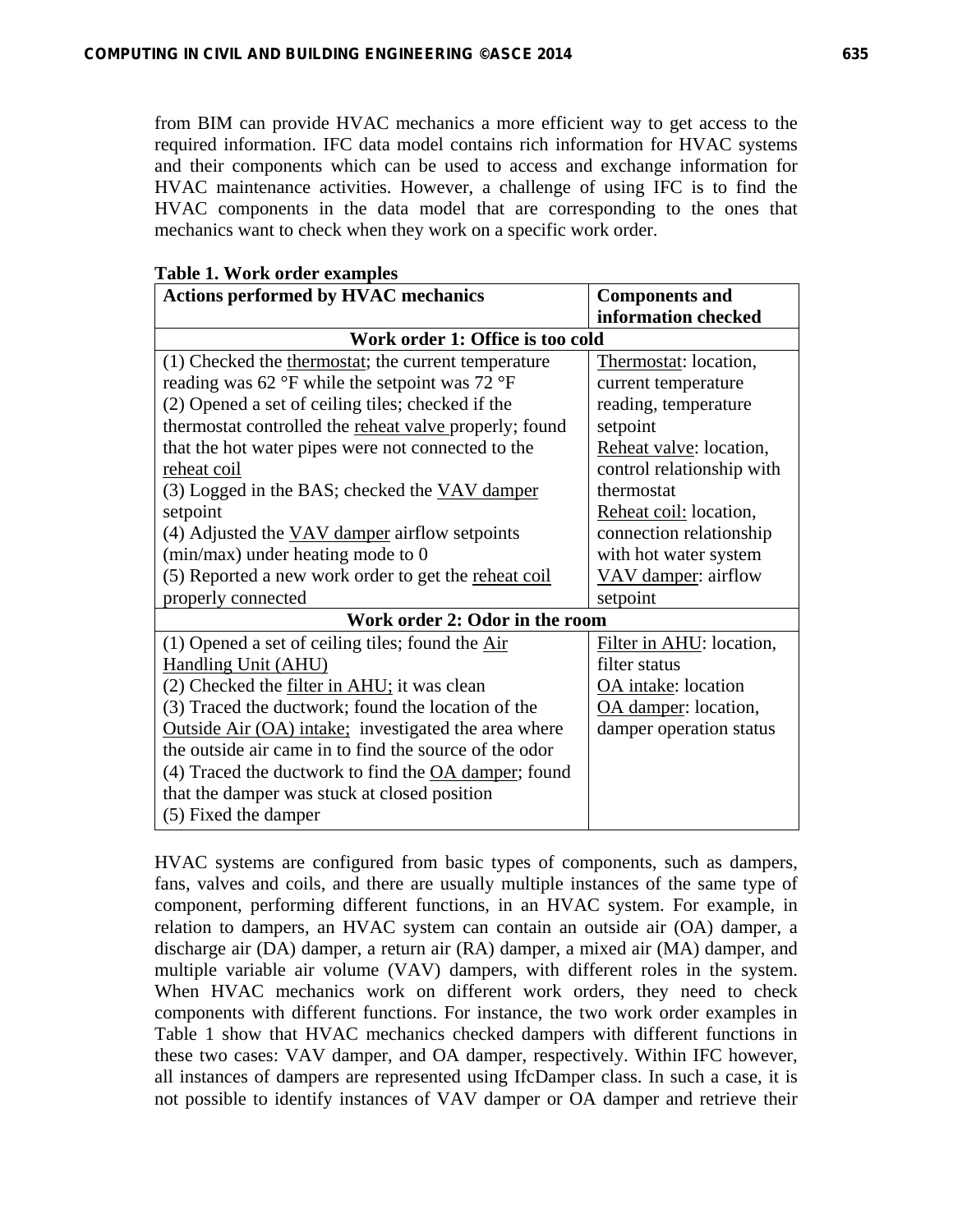information from an IFC file directly. It is also a similar case for other components such as valves, coils and fans. Therefore, there is a need for an approach to determine functions of HVAC components represented in IFC.

#### **BACKGROUND RESEARCH**

While BIM has been widely adopted in design and construction, application of BIM to support FM activities is still in its early stages. Previous research studies that focus on BIM for FM include developing IFC-compatible data models for FM purposes (Wix et al. 1999; Hassanain et al. 2001), storing and visualizing changes of facilities caused by maintenance and repair work in BIM (Akcamete et al. 2011), and using different computerized approaches to leverage BIM to provide information support for maintenance work, such as case-based reasoning (Motawa and Almarshad 2013), augmented reality with makers (Lee and Akin 2001), and fault tree analysis (Lucas et al. 2012). In addition to these, various information models that were developed for HVAC systems include embedded commissioning models for building commissioning process (Turkaslan-Bulbul and Akin 2006), models to represent building automation systems (Schein 2007), and functional taxonomy of HVAC components (Liu et al. 2011). Though these studies provide points of departure while identifying requirements of HVAC mechanics for troubleshooting, no previous studies focused on identifying the subtypes of a major component within a system.

As the most widely used building information exchange standard, IFC has a recent release IFC2x4 (IFC4) (Building Smart Alliance 2013). In IFC4, HVAC related representation is covered in HVAC and Building Controls domains. In the HVAC domain, common HVAC components have their corresponding IFC entities, such as IfcAirTerminal, IfcCoil, IfcDamper, IfcValve, IfcFilter, and IfcFan, and Building Controls domain enables representation of basic components in a control loop, including sensors (IfcSensor), controllers (IfcController) and actuators (IfcActuator). These IFC entities have properties such as location, size, manufacturer, warranty, operational statuses, setpoints, mean time between failures, etc., which are among the various information items needed to support HVAC maintenance activities. However, even though IFC4 has enumeration entities to represent subtypes of these components based on different ways how they work (e.g., dampers that used as balance damper, fire damper, control damper, etc.), it is not detailed enough to differentiate various HVAC components of the same type with different functions (e.g., dampers that work as VAV dampers, OA dampers or RA dampers).

Besides IFC, other major data models related with HVAC include gbXML, EnergyPlus IDD, and HVACie. gbXML was developed to transfer data from BIM to building performance analysis tools, EnergyPlus is a tool developed by U.S. Department of Energy to perform building energy simulation and IDD defines the required data specifications, and HVACie is under development to define information exchange specifications of HVAC systems as an extension of IFC's Model View Definition (MVD) (Hitchcock and East 2012). Currently HVACie describes HVAC design process and document data exchange requirements relevant to HVAC design phase, while gbXML and EnergyPlus IDD focus more on represent building elements and HVAC systems from the perspective of energy-related properties, such as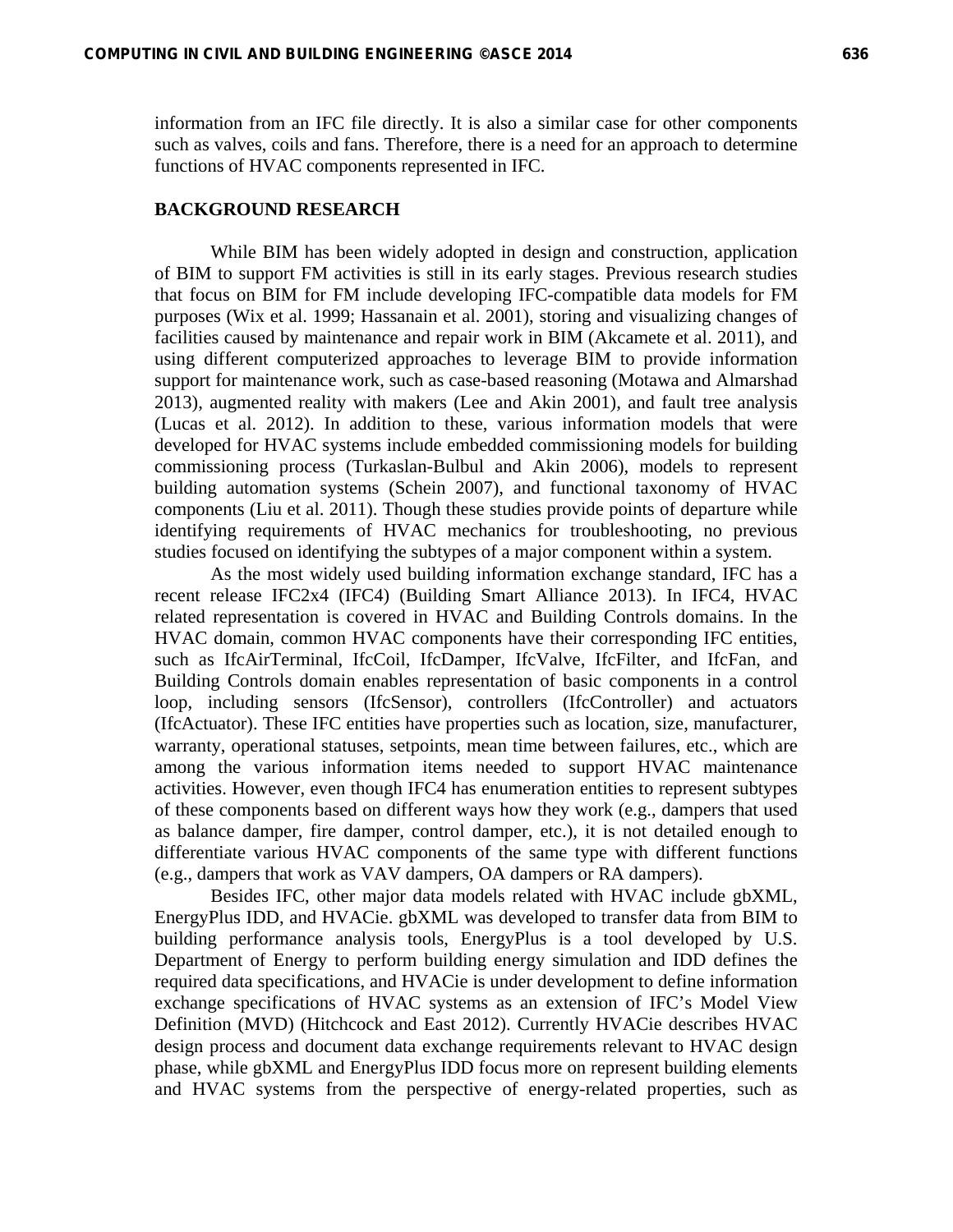equipment schedules, capacities, and efficiencies. These models lack the entities to represent the required information for HVAC maintenance in FM phase, such as operational statuses and mean time between failures, which on the contrary, are included in IFC.

### **RESEACH METHOD AND FINDINGS**

The authors first reviewed the different types of HVAC systems, identified the common HVAC components that have different functions, and presented an approach to determine the functions of HVAC components represented in IFC. The findings are presented below:

**(1) Basic types of HVAC systems and the focus of this study.** An entire HVAC system is composed of two sub-systems: a primary system and a secondary system (ASHRAE 2000). Primary system produces cooling or heating sources, such as chilled water and hot water, and secondary system uses the heating/cooling sources to condition spaces. Primary system is usually located remotely from the buildings they serve. On the contrary, secondary systems are usually located in buildings that they serve. These two sub-systems are highly independent (ASHRAE 2000) and the focus of this research is on the secondary systems (referred as HVAC systems in this paper).

Secondary HVAC systems have four basic categories (McDowall 2007): 1) All-air systems, which only use air as medium to condition spaces. All-air systems have many variations and ASHRAE classifies them into 15 categories (ASHRAE 2000); 2) Air-and-water systems, which use both air and water to condition spaces; 3) All-water systems, which only use water to condition spaces, and 4) Unitary, refrigeration-based systems, which use local refrigeration equipment to produce air conditioning, such as window air-conditioner. Since unitary systems have much simpler configuration, they are not within the scope of this study.

**(2) Basic types of HVAC components and their subtypes.** Though different types of HVAC systems perform different mechanical and thermodynamic procedures, they are composed of basic types of HVAC components. The common HVAC components include: dampers, coils, fans, valves, filters, (de)humidifiers, diffusers, ducts, pipes, and pumps. Based on studying various configurations of a wide range of HVAC systems detailed by ASHRAE (as explained in the previous section), it was found that HVAC components that a) originate from the same type, b) have multiple instances in one HVAC system and c) perform different functions (referred as subtypes) are dampers, coils, fans, and valves. Table 2 shows the common subtypes of these components.

**(3) Use information in IFC to deduce HVAC component subtypes.** As discussed above, current IFC schema does not have an explicit representation to differentiate subtypes of HVAC components. However, IFC defines rich topological information that can be leveraged to deduce the functions of HVAC components. HVAC components' connectivity is represented via IfcRelConnectsPortToElement, IfcDistributionPort, and IfcRelConnectsPort entities, and IfcDistributionPort entity has a property of flow directions, e.g., SOURCE or SINK, as shown in the UML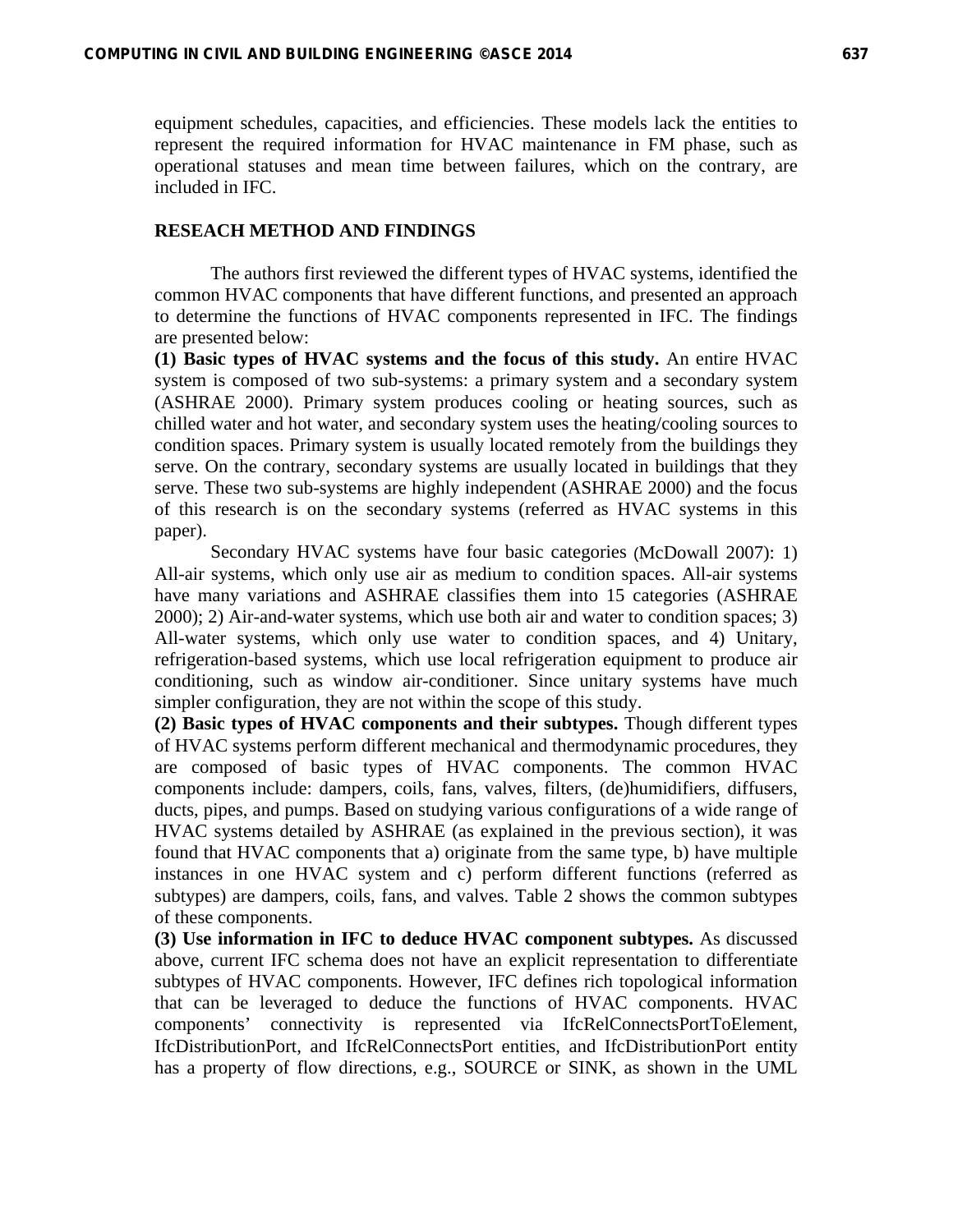diagram in Figure 1. Thus the connectivity among HVAC components and the air or water flow directions can be known.

| <b>Dampers</b>             | <b>Coils</b>         | <b>Valves</b>           | Fans            |
|----------------------------|----------------------|-------------------------|-----------------|
| Outside air damper;        | Heating coil;        | Heating coil valve;     | Supply air fan; |
| Return air damper;         | Cooling coil;        | Cooling coil valve;     | Return air fan; |
| Exhaust/relief air damper; | Preheat coil;        | Preheat coil valve;     | Exhaust/relief  |
| Mixed air damper;          | Central reheat coil; | Central reheat coil     | air fan;        |
| Discharge air damper;      | Zone reheat coil     | valve:                  | VAV fan;        |
| Coil bypass damper;        |                      | Zone reheat coil valve; |                 |
| Zone bypass damper;        |                      | Radiator valve          |                 |
| VAV damper;                |                      |                         |                 |
| Mixed box damper           |                      |                         |                 |

**Table 2. Common HVAC components and their subtypes** 



**Figure 1. UML diagram of IFC4's representation of HVAC components' topological relationships (generated using IFC4 specification, Building Smart Alliance 2013)** 

It is observed that there are certain topological constraints that an HVAC component with a specific function follows. Figure 2 shows a schematic diagram of a typical single duct, VAV reheat type HVAC system. If we consider the damper as an example, the outside air damper directly connects to outside without going through the other dampers and appears in the supply air flow direction and in the central air handling unit (AHU), as shown in Figure 2. However, the VAV damper directly connects to a conditioned space without going through other dampers, and also appears in the supply air flow direction but in a local system.



**Figure 2. Schematic diagram of a typical single duct, VAV reheat HVAC system.**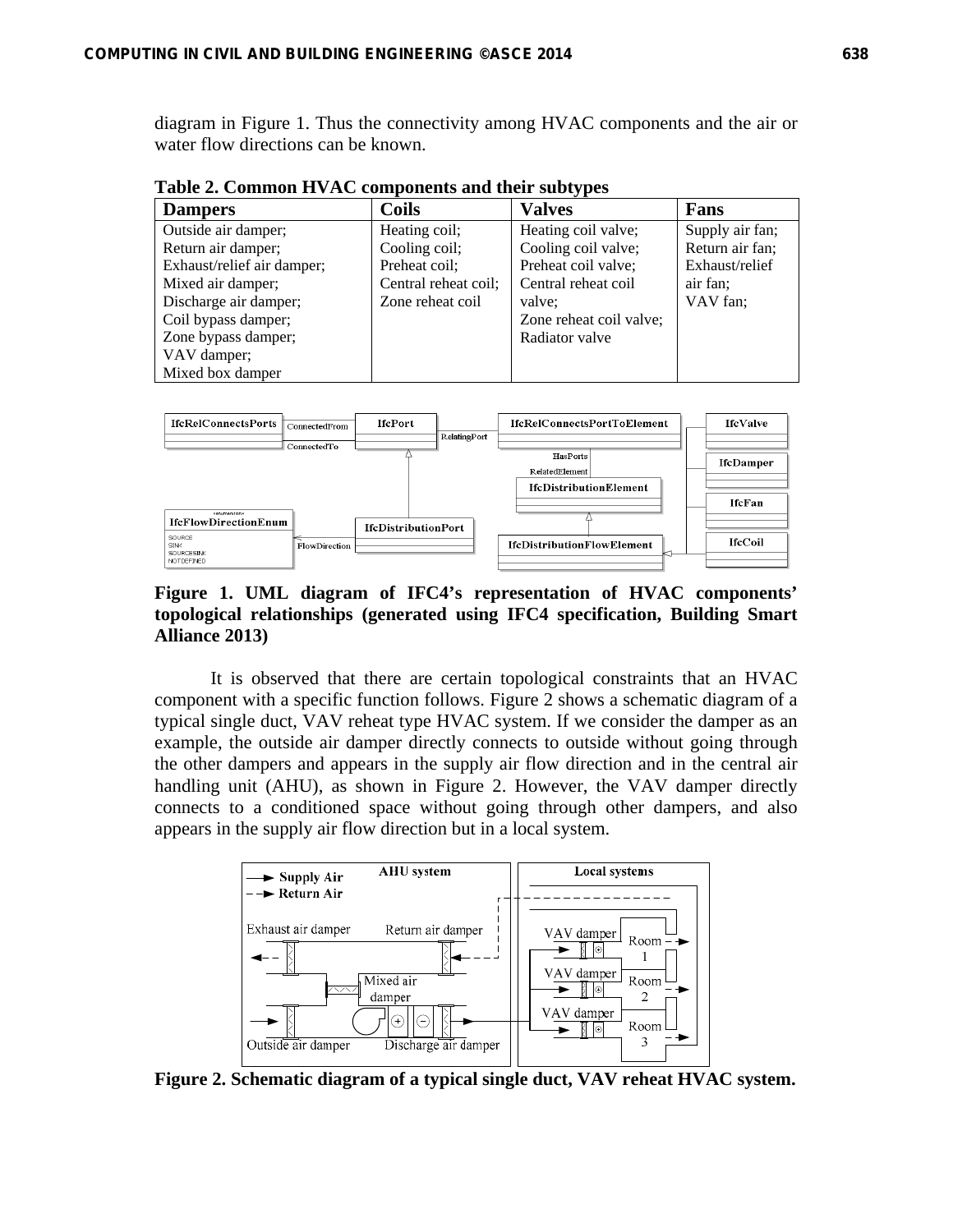We have identified similar constraints for various other damper subtypes and Table 3 summarizes the findings. These constraints are always followed by these damper subtypes no matter how different the system configurations are. Such topological constraints can be deduced by reasoning with an IFC file for a given HVAC system and the spaces they serve via IfcRelContainedInSpatialStructure, IfcDistributionPort, IfcRelConnectsPort, IfcRelConnectsPortToElement, and IfcFlowDirectionEnum. Each different subtype then can be differentiated by checking their topological constraints.

| <b>Damper subtypes</b>    | Topologi   | <b>Topological relationships</b> | Air flow       |
|---------------------------|------------|----------------------------------|----------------|
|                           | cal        | with spaces or other             | direction      |
|                           | hierarch   | components                       |                |
|                           |            |                                  |                |
| Outside air damper        | <b>AHU</b> | Directly connects to outside     | Supply air     |
|                           | system     |                                  | direction      |
| Return air damper         | AHU        | Directly connects to served      | Return/exhaust |
|                           | system     | space                            | air direction  |
| Exhaust/relief air damper | <b>AHU</b> | Directly connects to outside     | Return/exhaust |
|                           | system     |                                  | air direction  |
| Mixed air damper          | AHU        | N/A                              | Return/exhaust |
|                           | system     |                                  | air direction  |
| Discharge air damper      | AHU        | Appear after heating/cooling     | Supply air     |
|                           | system     | coils                            | direction      |
| Coil bypass damper        | AHU        | Appear after outside air damper  | Supply air     |
|                           | system     | and before heating/cooling coils | direction      |
| Zone bypass damper, VAV   | Local      | Directly connects to served      | Supply air     |
| damper, Mixed box damper* | system     | space                            | direction      |

**Table 3. Constraints of topological relationships for different damper subtypes** 

\*Note: these three damper subtypes do not need differentiation since they belong to different types of HVAC systems and thus cannot appear at the same time in an HVAC system

This paper uses dampers and their various subtypes to demonstrate the feasibility of using the topological relationships in IFC to deduce functions of HVAC components of the same type. We have implemented a proof-of-concept prototype and it could successfully identify the subtypes of dampers in a given system. In future research, the topological constraints for other components, such as coils, valves and fans (as shown in Table 2), will be developed, and algorithms will be implemented to reason with IFC files to automatically retrieve information values.

## **CONCLUSION**

This paper shows an important challenge when using IFC to exchange HVAC related information to support HVAC maintenance activities. Current IFC representation does not differentiate HVAC components of the same type with different functions (hence subtypes). By studying the configurations of different types of HVAC systems, the common HVAC components that usually have multiple instances in one HVAC system performing different functions are summarized. It was identified that various components such as dampers, coils, valves, and fans, have this issue if they were to be identified for their subtypes. It was observed from studying a